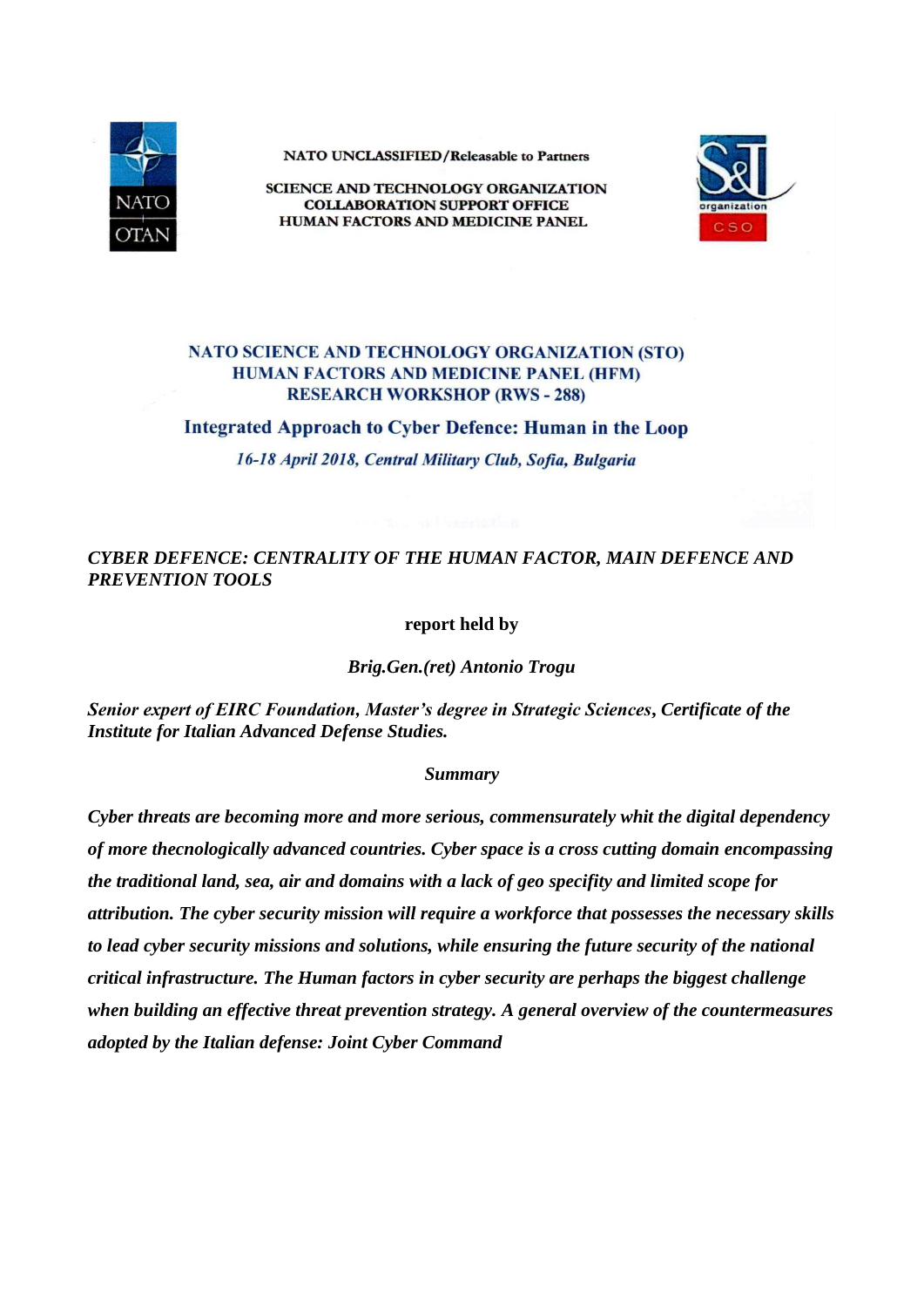Cyber space (cyberspace) is the term conventionally used to refer to the environment within which the operations occur they use the internet. the reduction of the costs of access to the network and the development of the broadband will result in further growth of cyberspace, making it an increasingly crucial factor for economic and social growth.

Cyber threats are becoming more and more serious, commensurately whit the digital dependency of more technologically advanced countries. cyber space is a cross cutting domain encompassing the traditional land, sea, air and domains with a lack of geo specifity and limited scope for attribution, there is a progressive increase, quantitative and qualitative of attacks and criminal threats with the most disparate purposes, in that "land of medium "which has now become cyberspace: from fraud and computerized extortion the theft of identity and sensitive data, up to and including espionage sabotage, including purely emulative vandalism. Attacks that can also not be targeted to hit a specific subject, selected in base to certain characteristics, but to randomly damage a number indefinite of subjects sensitive to the threat predisposed by the criminal.

Cyber attacks are becoming more frequent, more organised and more costly in the damage that they inflict on government administrations, businesses, economies and potentially also transportation and supply networks and other critical infrastructure; they can reach a threshold that threatens national and euro-atlantic prosperity, security and stability. foreign militaries and intelligence services, organised criminals, terrorist and/or extremist groups can each be the source of such attacks. NATO strategic concept (lisbon summit 2010).

Disputes become armed conflicts when politics fails and now cyberwar or information warfare is the digital continuation of, and sometimes the replacement for, conflict. cyberwar tends to erase the threshold between reality and simulation, between life and play and between conventional conflicts, insurgencies and terrorist actions.

That of cyber-security is "one of the most challenging challenges of this time and will mark the future of the international community".

Cyber security, also known as computer security or IT security, is the protection of computer systems from the theft or damage to the hardware, software or the information on them, as well as from disruption or misdirection of the services they provide it includes controlling physical access to the hardware, as well as protecting against harm that may come via network access, data and code injection and due to malpractice by operators, whether intentional, accidental, or due to them being tricked into deviating from secure procedures the first one is a specific organization, which comprises personnel, logistics, doctrine, operations simplifying, in general, the mission is the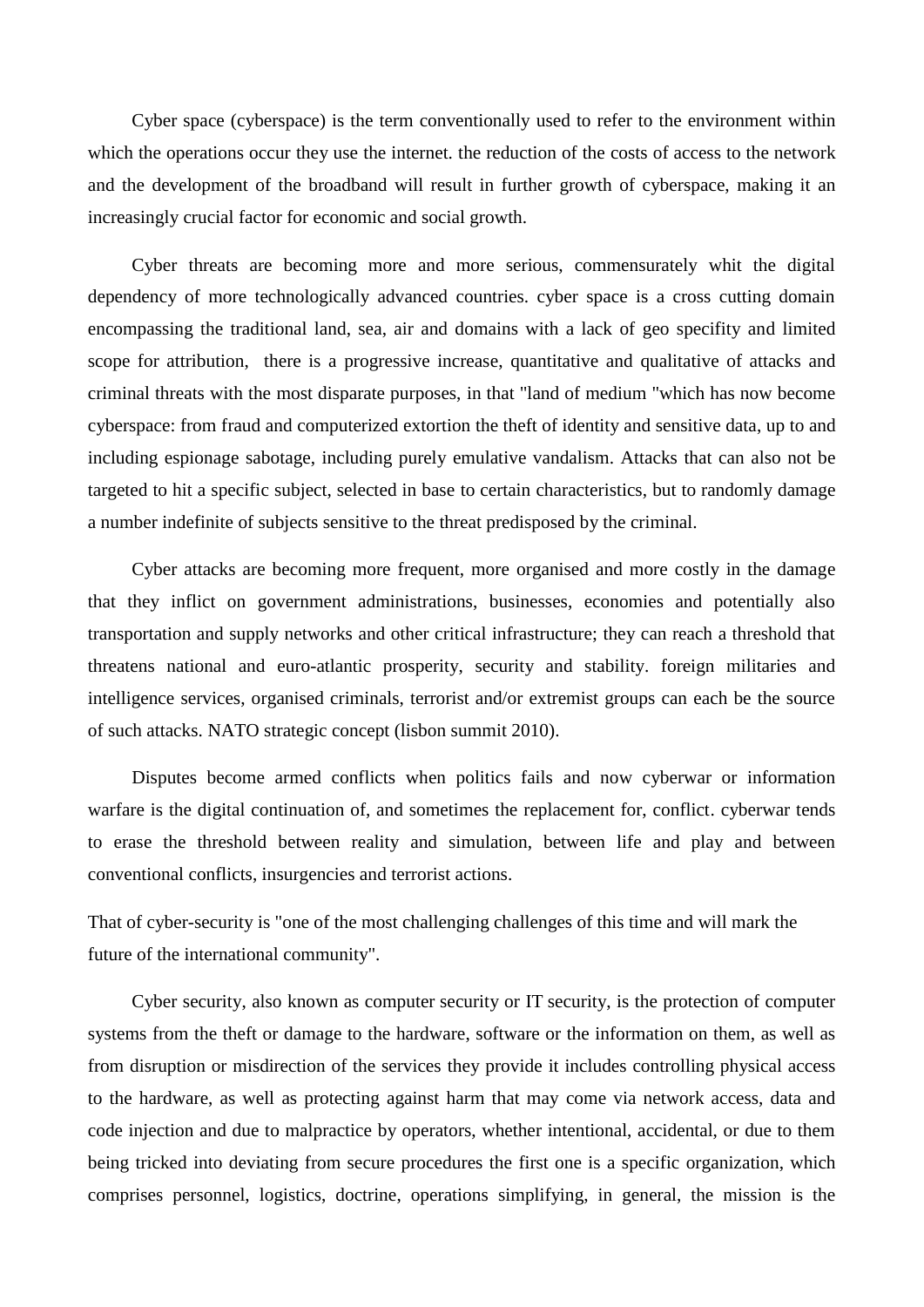defense of one's own information and assets and guarantee and optimize the solidity of its infrastructures and to enhance the cyber defense capability through:

- research and development;
- lessons learned;
- awareness and training.

The cyber security mission will require a workforce that possesses the necessary skills to lead cyber security missions and solutions, while ensuring the future security of the national critical infrastructure. It is necessary to delineate criminal scenarios of risk, also in order to indicate to national governments and to the services of intelligence where to allocate efforts and resources not only for law enforcement purposes but above all for prevention purposes. these scenarios can be decomposed in the following elements:

1) **WHO**, ie actors, structures and emerging organizational models of the crime;

"virtual market that offers highly specialized products and services to perpetrate criminal activities and / or cyber threats, limited actions / projects, limited in time and aimed at objectives specific, using cyber-freelance professional criminals who, led by the profit, sell skills and tools (malware, zero-day exploits, or access botnet) to criminal and terrorist groups".

2) **WHAT,** or risks in terms of targets and victims;

"in cyberspace, threats challenge the stability, prosperity and security of all our nations, and cyber-attacks can be launched by states, terror groups, criminal organisations or individuals who aim at destroying or damaging information systems and data.

3) **HOW**, that is the modus operandi;

general cybercrime trends indicate more sophisticated and multi-purpose attacks,an increase in the number and type of attack, as well as the number objectives and victims and consequent economic damage. The progressive specialization of cyber criminals corresponds specular to the creation of a network of diversified and personalized services for activities criminals.

Several very diverse actors play important roles in the formulation of cyber policies, while most of them are governmental actors, private actors — such as industry — play key roles too. At national level, for instance, the ministries of defense, the interior and justice, law enforcement agencies and intelligence agencies, and also universities, including research centres specialized in defense and warfare studies, normally play a role. Cyber threats represent a serious danger for national security and for the economic stability of our countries. this requires each of us businesses and individuals, and not only institutions - to behave responsibly. the most frequent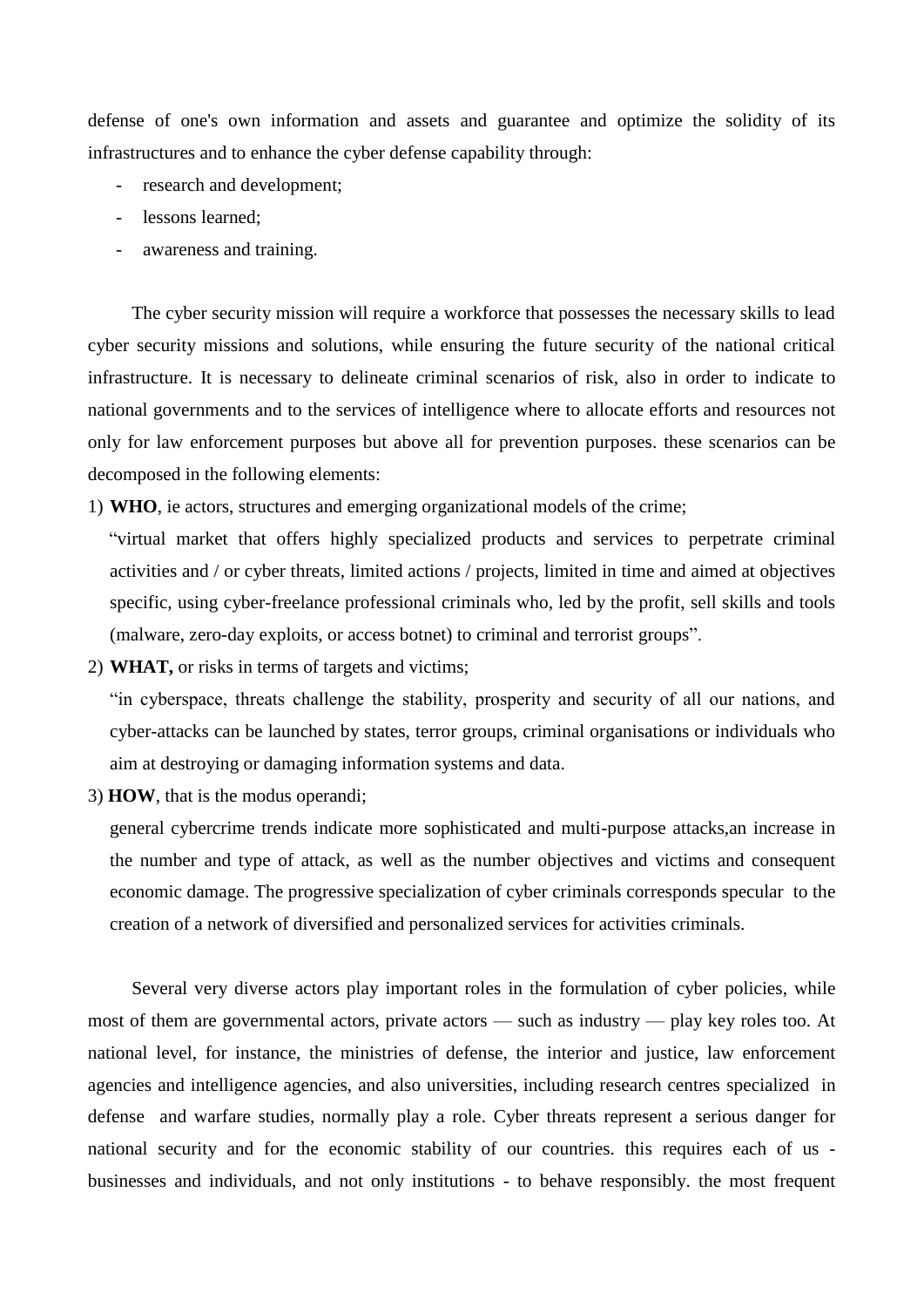vulnerabilities, in fact, are more attributable to people than to technology, the privatization of responses, however, must be regulated to avoid possible abuse.

It is therefore necessary to consider the approach to the ethical aspect of the problem: ethics, moral principles that govern a person's behavior, is a critical part of any sound cyber security defense strategy. without clear ethical standards and rules, cyber security professionals are almost indistinguishable from the black-hat criminals against whom they seek to protect system and data.

"Education and awareness", are activities to support the creation of so-called cultural and situational awareness, fundamental in all strategic environments, from peace support operations (psos) to social and economic conflicts.

But it is equally important the creation of institutional synergies in an integrated, even supranational, system able to deal effectively with the complex and multi-faceted challenges of the cyber threat.

A similar scenario has contributed to the proliferation of several centers of study on cyber security, many of which have acquired, possibly ex post, the label of "center of excellence" fundamental for an effective contrast of a threat cyber in continuous evolution:

- $\checkmark$  ACQUISITION AND UPDATING OF TECHNOLOGICAL SYSTEMS;
- $\checkmark$  CONTINUOUS EDUCATION OF ALL PERSONNEL:
- $\checkmark$  TRAINING AND PERIODIC TRAINING OF THETECHNICAL STAFF;
- $\checkmark$ INTERNATIONAL COOPERATION AND CONTINUOUS EXCHANGE OFINFORMATION ON IT SECURITY.

The human factors of cyber security represent the actions or events when human error results in a successful hack or data breach. Most attacks per computer systems are carried out thanks to a human factor component (factor h), the human component it can be both of a conscious nature and of an unconscious nature, but in both in cases it is often decisive to complete an attack successfully.

 The centrality of the human factor, the growth and dissemination of skills means need to identify professionals able to plan and design activities' intervention in response to cyber attacks and identifying the training and professional development required. one key lesson is that while technical upgrades are important, minimizing human error is even more crucial.

The goal is how we should recruit, educate, train and develop cyber operators. cyber security provides a great opportunity for national industry and for universities, which are called upon to take charge of cyber operators' advanced training. this should desirably begin with it-specialized high school education defense will have to recruit civilian operators through specific competitions,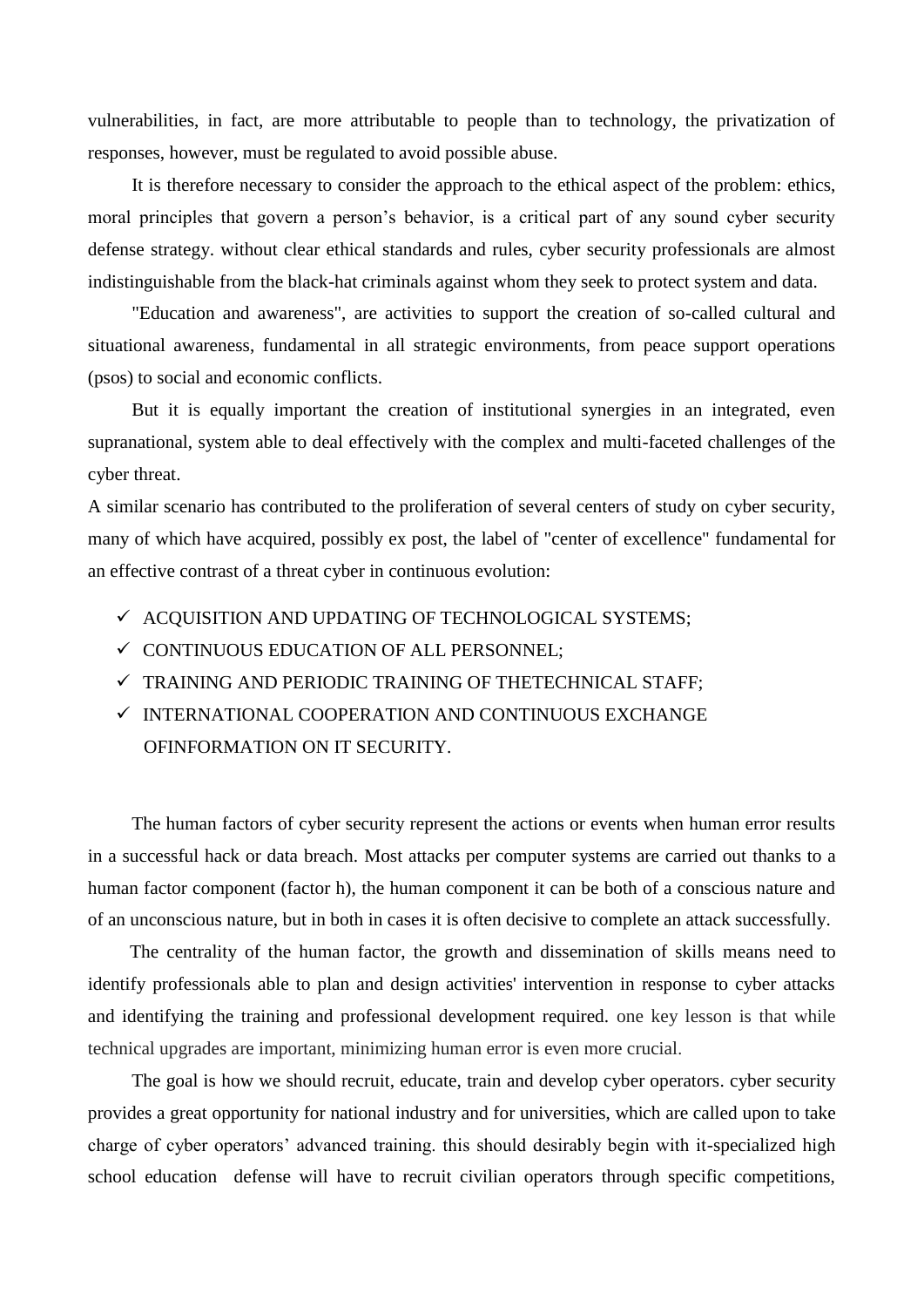while still relying on its own resources. available technologies being equal, the human factor will always make the difference.

Unlike most of computer crime/misuse areas which are clear cut in terms of action and legalities, computer hacking is more difficult to define. computer hacking always involves some degree of infringement on the privacy of others or damage to computer-based property it is defined as the activity of illegally using a computer to access information stored on another computer system or to spread a computer virus: *hacking* is now much more sophisticated and harder to detect than a few years ago. So we can ask: who is a hacker? do we know his way of thinking ? he is human not a computer !

A recent nuix black report surveyed 70 of the world's best professional hackers and found that [88 percent of hackers](http://www.information-age.com/cyber-security-hackers-perspective-123464671/) can break into their desired system and get through cyber security defenses in 12 hours or less. it only takes an additional 12 hours for [81 percent of hackers](http://www.information-age.com/cyber-security-hackers-perspective-123464671/) to find and take valuable data. when cyber security professionals can better understand the mysterious nature of hackers and how they work, they may be able to better protect their own systems. cyber security involves "legal" hacking, to catch a hacker, one has to think like a hacker.

*"IF YOU KNOW THE ENEMY AND YOURSELF, YOUR VICTORY IS CERTAIN. IF YOU KNOW YOURSELF BUT NOT THE ENEMY, YOUR CHANCES OF WINNING AND LOSING ARE EQUAL. IF YOU KNOW NEITHER THE ENEMY NOR YOURSELF, YOU WILL SUCCUMB IN EVERY BATTLE"*



*SUN TZU THE ART OF WAR*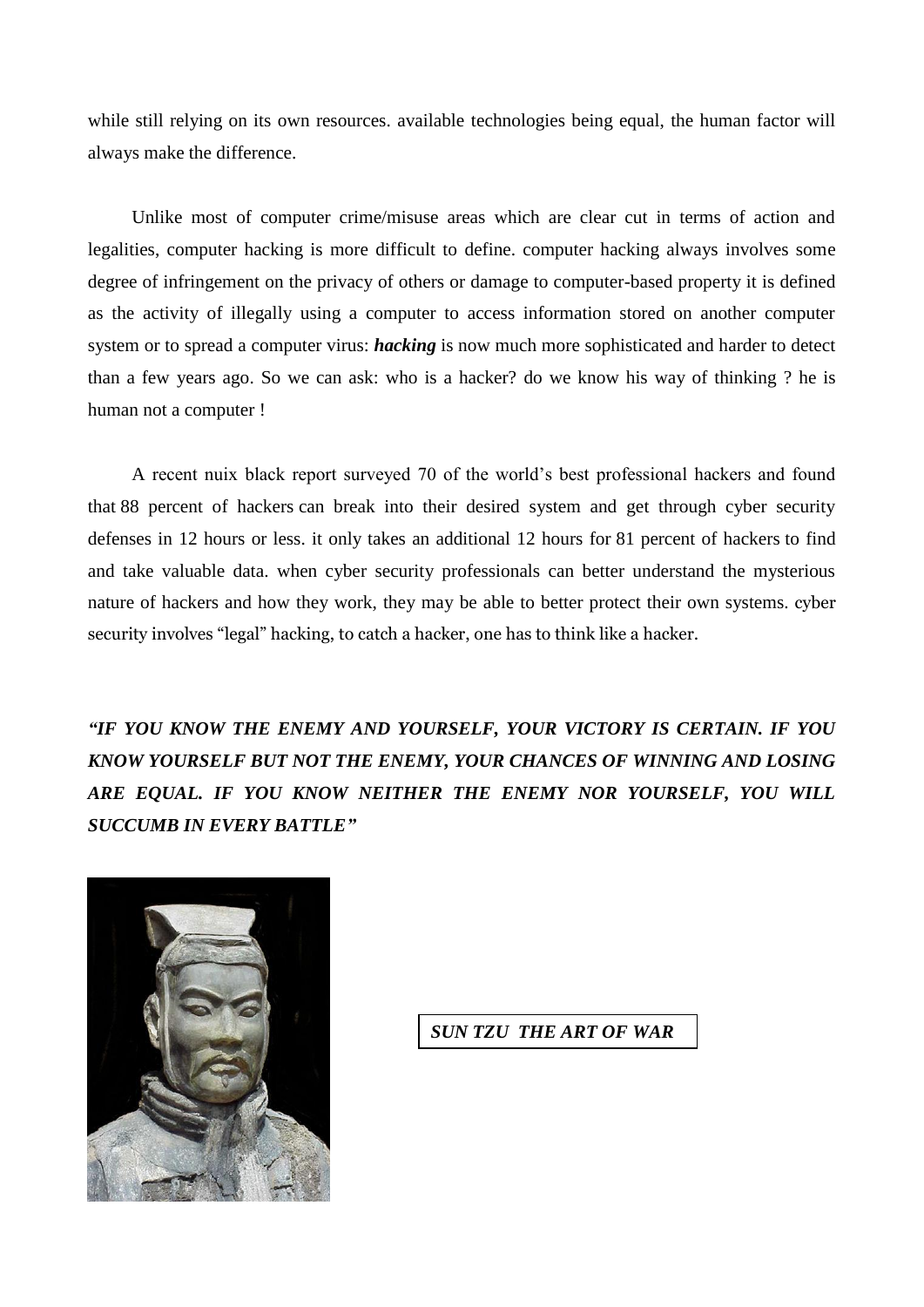The recent acknowledgement of the relevance of the cyber domain will lead many nations to set up military commands exclusively in charge of conducting cyber operations, nato and its allies rely on strong and resilient cyber defences to fulfil the alliance's core tasks of collective defence, crisis management and cooperative security. nato needs to be prepared to defend its networks and operations against the growing sophistication of the cyber threats and attacks it faces.

In Italy, in compliance with the defense white paper. defence has created a joint cyber command consistently with the objectives that have been defined within both the EU and NATO, which include the creation of robust cyber defense and infrastructure defense capabilities, the joint cyber command is already running and will be achieving full operational capability in 2019.

The fundamental task pertaining to the joint cyber command is protecting the military system from cyber threats, which thrive on the logic, technological, physical and social dimensions. these threats have an intrinsic feature: they are pervasive. in fact, they have no boundaries and almost never reveal the real identity and intent of the attacker. however, a distinction should be drawn between what constitutes an attack in criminal terms – namely an offence for stealing data, spying, attacking, disrupting - and what is a real military attack on the national system, and will need to be assessed as such in the future. at present, the command is strengthening its cyber security capabilities, the defense of its own networks, and the protection of operations especially in theatres of operations abroad. this is all done without neglecting national territory and focussing on the protection of command and control systems in order to ensure that operations are effectively conducted on the field, especially to guarantee the safety of deployed forces. cyber security provides a great opportunity for national industry and for universities, which are called upon to take charge of cyber operators advanced training. this should desirably begin with it-specialized high school education. defence will have to recruit civilian operators through specific competitions, while still relying on its own resources is in progress the creation of a training organization within the italian armed forces school of telecommunications in chiavari, where virtual firing ranges will be established with cyber operations training purposes. regarding the human factor, more than 70% of the overall capability of any cyber environment is supposed to depend on human skills. therefore, operators should be carefully selected and trained, also through the support of academia and research, as well as other organizations within the national industry.